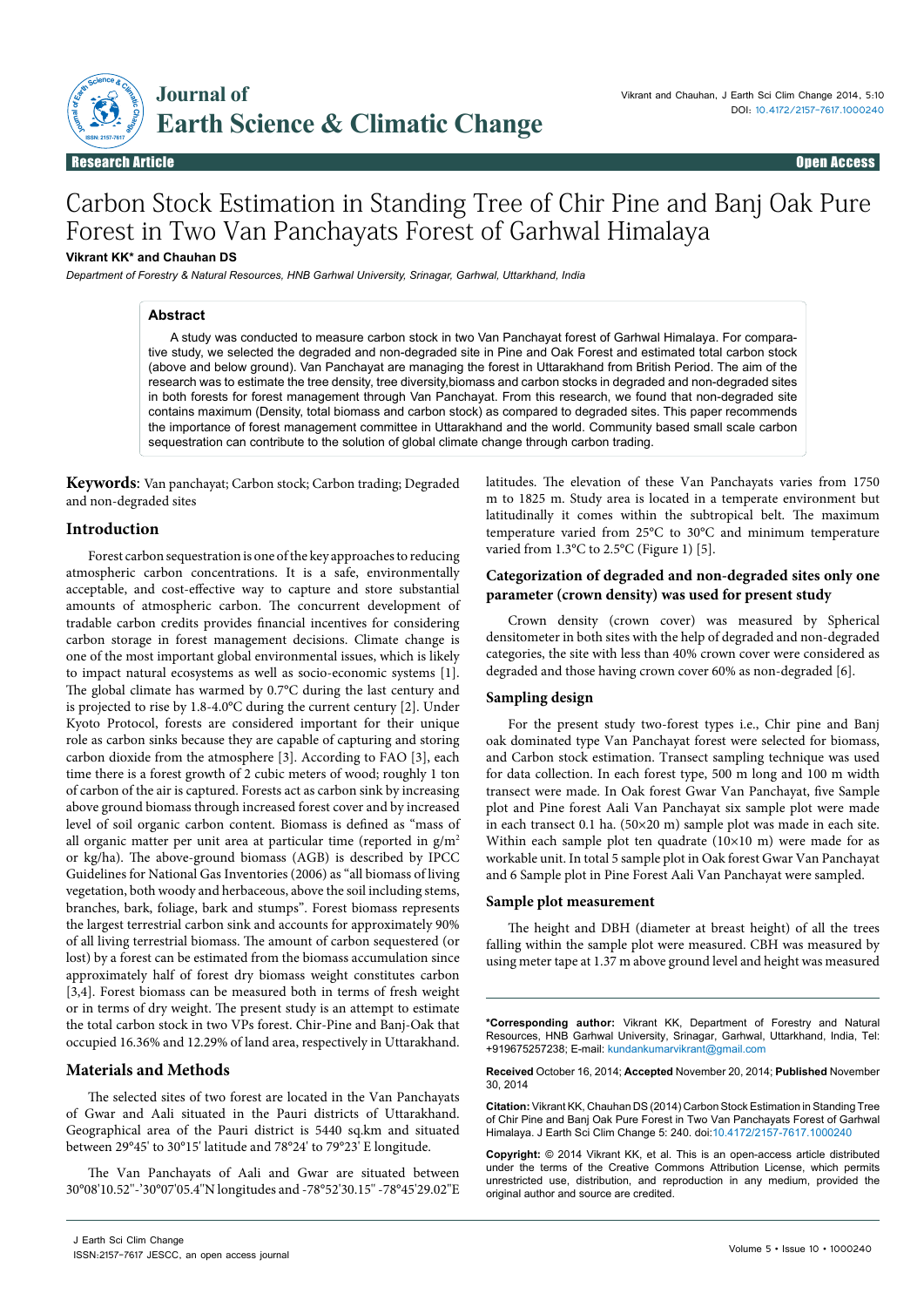

**Figure 1:** Map showing the geographical location of Pauri district of **Uttarkhand** 

by relay scope. Enumerated diameter classes were divided in to 5 classes at 10 cm of interval. Tree diversity was determined by using Shannon– Wiener diversity index [7] as¯H=−pi ln (pi) where, ¯H is Shannon– Wiener diversity index, pi is the proportion of individuals belonging to species i and ln is natural log (i.e., base 2.718). The growing stock density was estimated using volume tables or volume equations based on the Forest Research Institute (FRI) and Forest Survey of India (FSI) publications for the respective species [8-11]. These volume equations were earlier developed by FRI and FSI using multiple regression methods in which basal area, girth or dbh along with height or form factor were taken into consideration. The estimated GSVD  $(m<sup>3</sup> ha<sup>-1</sup>)$ was then converted into Above Ground Biomass Density (AGBD) of tree components (stem, branches, twigs and leaves), which was calculated by multiplying GSVD of the forest with appropriate Biomass Expansion Factor (BEF) [12]. The BEF (Mg  $m^{-3}$ ) is defined as the ratio of above ground biomass density of all living trees at diameter at breast height (DBH)  $\geq$  2.54 cm to GSVD for all trees of DBH  $\geq$  12.7 cm. The BEFs for hardwood, and pine were calculated using the following equations:

Hardwood: BEF=exp {1.91−0.34×ln (GSVD)} (for GSVD ≤ 200 m³  $\mathsf{ha}^{\text{-1}}$ ).

 $BEF=1.0$  (for GSVD>200 m<sup>3</sup> ha<sup>-1</sup>).

Pine: BEF=1.68 Mg m<sup>3</sup> (for GSVD<10 m<sup>3</sup> ha<sup>-1</sup>).

BEF=0.95 (for GSVD=10- 100 m<sup>3</sup> ha<sup>-1</sup>).

BEF=0.81 (for GSVD>100 m<sup>3</sup> ha<sup>-1</sup>).

Using the regression equation by Cairns et al. [4] the below ground biomass density, BGBD (fine and coarse roots) was estimated for each forest type as following:

BGBD=exp {−1.059 + 0.884×ln (AGBD) + 0.284} AGBD and BGBD were added to get the Total Biomass Density (TBD).

The Total Carbon Density (TCD) was computed by using the following formula:

Carbon (C Mg ha<sup>-1</sup>)=Biomass (Mg ha<sup>-1</sup>)×Carbon % where C=0.5 [13].

# **Result and Discussion**

The present study is an attempt to estimate the total carbon stock in two major forest type, Chir Pine, Banj Oak which occupie 7.30 ha and 10 ha land area respectively in Uttarakhand under varying level of disturbance in two Van Panchayat forest in Khirsoo and Pauri block of Pauri district of Uttarakhand.

In the non-degraded site of the present investigation in carbon stock forest biomass ranged between 219.86 to 490.33 Mg ha<sup>-1</sup> while in degraded site the carbon stock range between 193.36 to 294.38 Mg haa<sup>-1</sup>. The present finding on Oak and Pine forest are in conformity with the finding of Rana et al*.* [14], Malhi et al. [15] states that in the Indian Himalayan forests, average carbon across all the forests studied (degraded and non-degraded). The density was 650.0 and 750.0 tree haa- ¹ in degraded and non-degraded sites of Oak forest. While in Pine forest, 346.66 and 406.66 tree haa<sup>-1</sup>. The present study shows non-degraded sites contain maximum tree density. Ross suggested that more no. of young trees have maximum carbon stock. Our result showed that non-degraded sites contain maximum tree density as compared to degraded sites (Figure 2). The Crown density was 29.17 and 70.33% in degraded and non-degraded sites of Oak forest. While in Pine forest 32.38 and 84.98% Jina et al*.* [6] revealed that, degraded sites where lopped branches were 50% considered as degraded and less lopped branches trees as non-degraded. It indicates that Oak and Pine forest in the Present study have recorded the both degraded and nondegraded types forest. Therefore, non-degraded site found more crown density as compared to degraded sites in both type forest (Figure 2).

The average growing stock Volume density were 186.3 and 439.7 m<sup>3</sup>ha<sup>-1</sup> in degraded and non-degraded sites of Oak forest respectively. While in Pine forest 276.1 and 531.5  $m<sup>3</sup>$ ha<sup>-1</sup> were observed in degraded and non-degraded sites respectively. The present GSVD value were compare with the GSVD value recorded of twenty forest types in